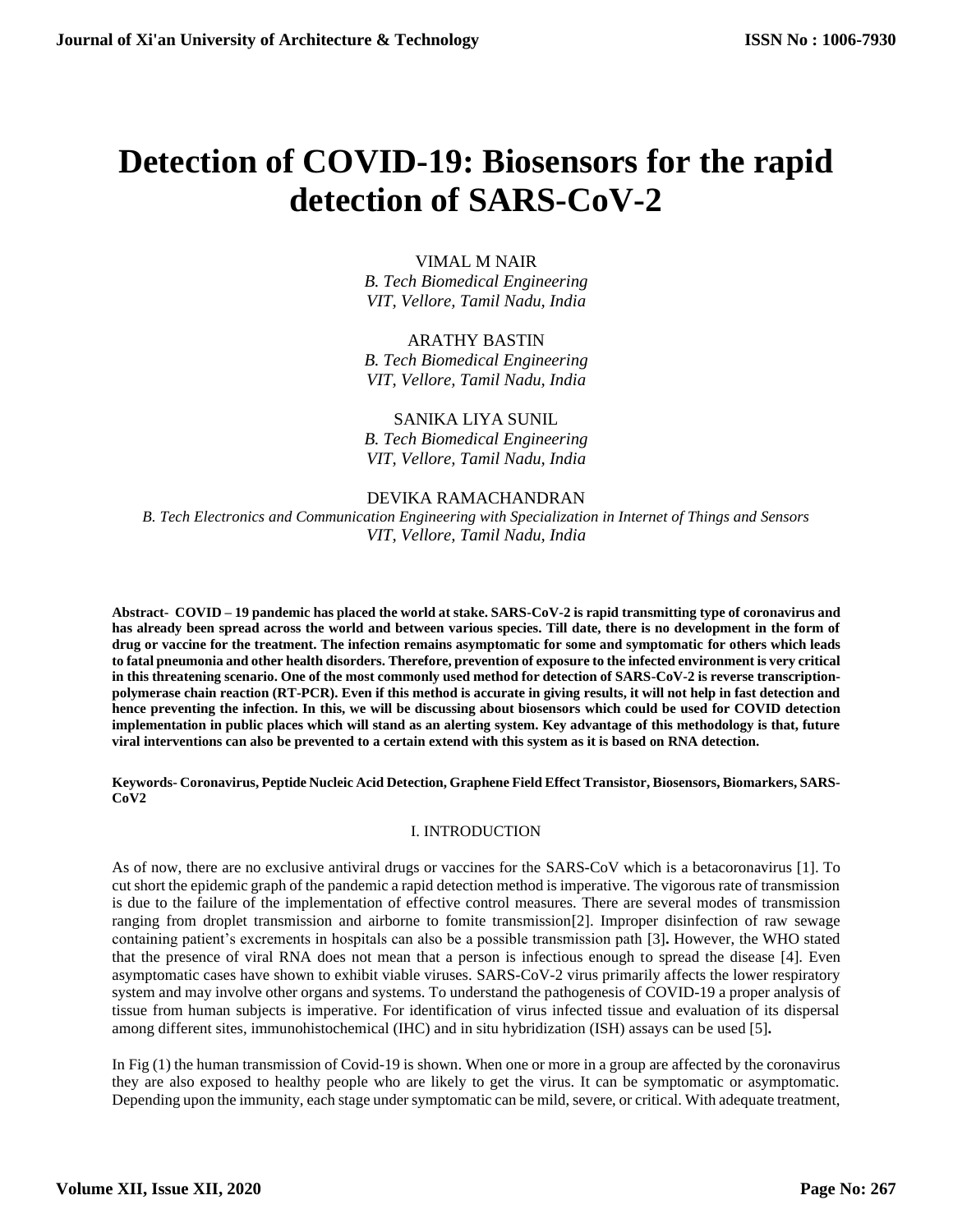people with mild and severe conditions can get cured as compared to patients affected with critical conditions which can be fatal. [6] Conversely, asymptomatic patients have more chance of recovering as their immune system is better as compared to others. Detection of coronavirus can be done in three main methods:- [7]a) Direct Detection, b) RNA/DNA Detection of virus, c) By the detection of antibody.

Several COVID detection methods have gained attention such as colorimetric, electrical, magnetic, plasmonic and lateral flow-based technologies. Evaluation of the role of rapid serological tests in the management of COVID-19 patients reveals that it may be a useful diagnostic tool besides RT-PCR [8].

Magnetic Technology uses magnetic nanoparticles to extract the biomolecules in the solution. Colorimetric and fluorescent sensors detect spectral change of presence of biomarkers. Through harnessing surface plasmons, plasmonic sensors detects proteins and nucleic acids[9]. Electrochemical sensors can monitor the living cells and interaction between other enzymes. The immobilization method is critical in terms of the nanomaterials and biological components to reduce the mistakes in virus detection. (EIS) or Electrochemical Impedance Spectroscopy is a competent technique which is capable of detecting even minute changes occuring at the solution–electrode interface and had gained popularity in characterizing materials, and for monitoring binding. This low cost method is even capable of obtaining low limit of detection (LOD) making it advantageous over conventional methods such as ELISA[10]. A handheld device has been developed recently which is based on the U-bent optical fibre, called as (P-FAB) Plasmonic Fiber Optic Absorbance Biosensor. It detects the types of endotoxins, proteinaceous and analyte moieties. The limit of detection is down to an attomolar (10^18M) of protein concentration. This device is very sensitive and a useful diagnostic method for detecting the biomolecular analytes [11]. Wearable devices a play vital role in alerting the patients when there are changes in the metrics which are matched with those associated with COVID-19 [12].



Fig.1. Schematic diagram of human to human transmission of Covid-19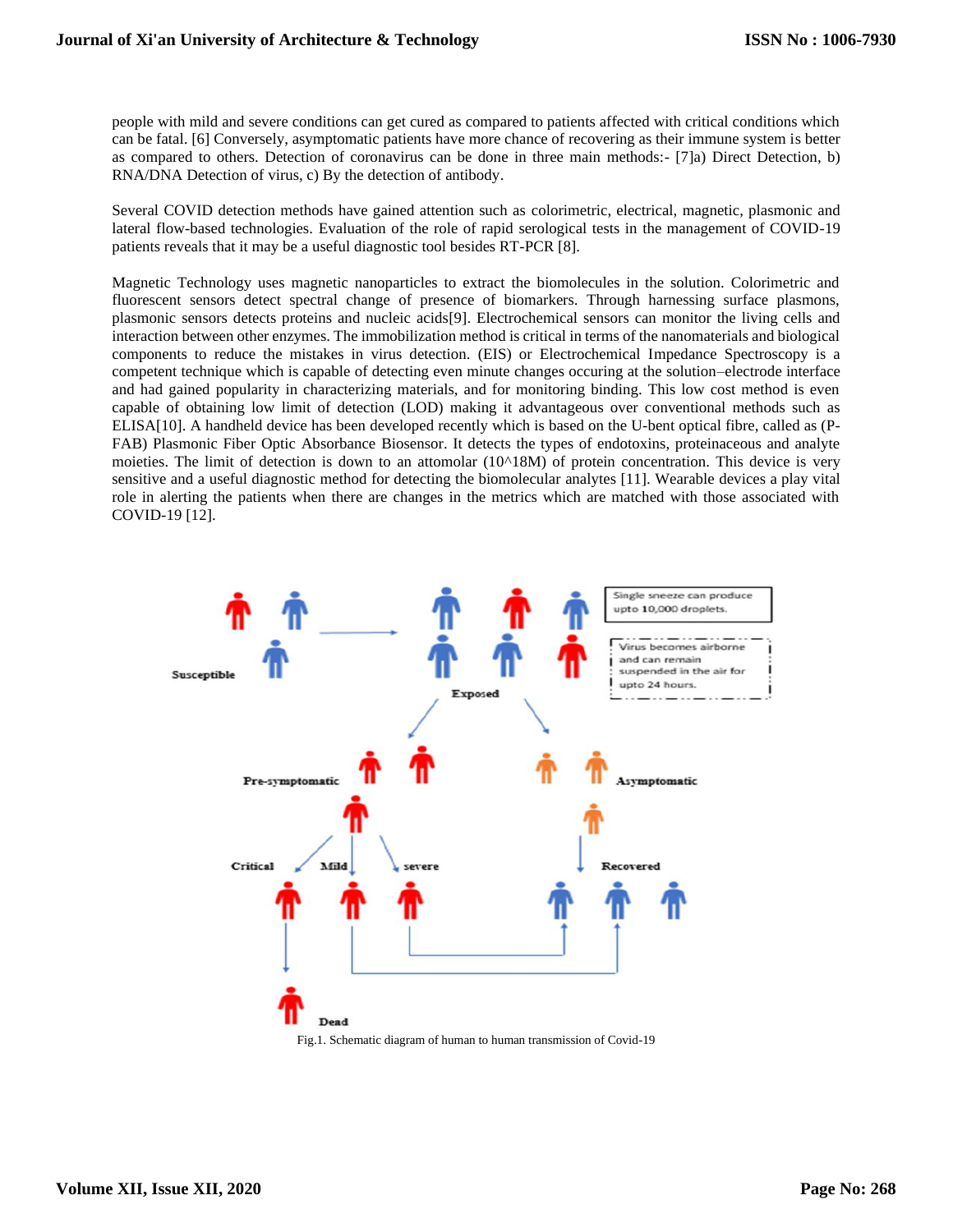#### II. POTENTIAL DIAGNOSTIC METHODS AND BIOSENSORS

#### *2.1 RT-PCR and Biosensors-*

RT-PCR is the most common method right now for SARS-CoV-2 detection. RT-PCR shows good sensitivity and specificity and results are obtained in a few hours. Here, for COVID-19 detection at first, the upstream oligonucleotides of the E gene (envelope gene) are screened and then the RT-PCR approach is used for the corroboration of the N gene (Nucleocapsid gene). Further testing using the sequencing of the RNA-dependent RNA polymerase gene is done only if the test results were negative initially[13] If further test results show positive then it confirms SARS-CoV-2. The major drawback of RT-PCR is that it needs professional staff to perform assay and interpret the result. It also needs expensive thermocycler.

For rapid detection of COVID-19 point of care (POC) devices that detect SARS-CoV-2 on-site needs to be developed. CRISPR based diagnosis might help in POC virus detection. It shows a favorable LOD range and has high specificity. CRISPR coupled with lateral flow assay reduces detection time [14]. CRISPR based biosensor helps to provide faster visual alternative to the method of RT-PCR with 100% negative predictive agreement [15]. Biosensors like LSPR (Localized surface plasmon resonance sensor) and graphene FET show promising results and can be a reliable alternative for real-time detection. As shown in Table (1), G-FET using the PNA probe gives promising results, better values, and is found to be comparatively better than other methods. Here, in this research, we will discuss it in detail.

| <b>METHODOLOGY</b>                                             | <b>BIOMARKER</b>                                                                              | <b>LIMIT</b><br>OF<br><b>DETECTION</b>                              | <b>BIOLOGICAL</b><br><b>SAMPLE FORM</b> | <b>RESULT</b>                                                                                                 | REF.           |
|----------------------------------------------------------------|-----------------------------------------------------------------------------------------------|---------------------------------------------------------------------|-----------------------------------------|---------------------------------------------------------------------------------------------------------------|----------------|
| Self-assembled<br>monolayer(SAM)                               | Zika-virus protein                                                                            | 10 pM within 40 min                                                 | <b>Saliva</b>                           | Zika sensor with M-P<br>interface was operated<br>using a smartphone for<br>diagnosis of POC and<br>ease use. | $[14]$<br>[16] |
| <b>RT-PCR</b>                                                  | <b>Region SARSCoV2 RNA</b><br>dependent<br><b>RNA</b><br>$\equiv$<br>polymerase-helicase gene |                                                                     | saliva                                  | Viral RNA was not<br>detected in the saliva of<br>3 out of 23 patients                                        | $[17]$         |
| <b>Field Effect Transistor</b>                                 | Antibody of SARS-CoV-2<br>spike                                                               | 1 fg per mL and 100<br>fg per mL<br>In clinical transport<br>medium | <b>Nasopharvngeal</b><br>swab           | <b>Good sensitivity</b>                                                                                       | $[18]$         |
| <b>Field Effect Transistor</b>                                 | Antibody of SARS-CoV-2<br>spike                                                               | $0.2$ pM                                                            | $\tilde{\phantom{a}}$                   | <b>Good sensitivity</b>                                                                                       | [19]           |
| <b>Graphene Field Effect</b><br>transistor                     | <b>PNA</b> probe                                                                              | $0.1$ aM $-$ 0.1 pM                                                 |                                         | Better detection than<br><b>DNA</b><br>using<br>probe;<br>increased<br>sensitivity<br>and specificity         | $[19]$         |
| MoS2-FET                                                       | <b>DNA</b> probe                                                                              | 10 fM                                                               |                                         | <b>Desired sensitivity</b>                                                                                    | [19]           |
| <b>Reduced</b><br>Graphene<br>oxide (RGO)-FET                  | PNA probe                                                                                     | 100 fM                                                              |                                         | $LOD$ of 10 $fM$<br>was<br>obtained<br>by<br>optimization                                                     | [19]           |
| <b>Surface</b><br><b>Plasmon</b><br><b>Resonance Biosensor</b> |                                                                                               | $58.2 \pm 1.37$ pg mL-1                                             |                                         | High sensitivity<br>was<br>obtained                                                                           | [19]           |

Table.1. The comparative study of various methods which is described in detailed in this paper and the best method for the detection of virus and implementation in public place – Graphene Field Effect Transistor using PNA as biomarker. This method has proved to provide a better LoD and other better parameters such as increased sensitivity, specificity and accuracy.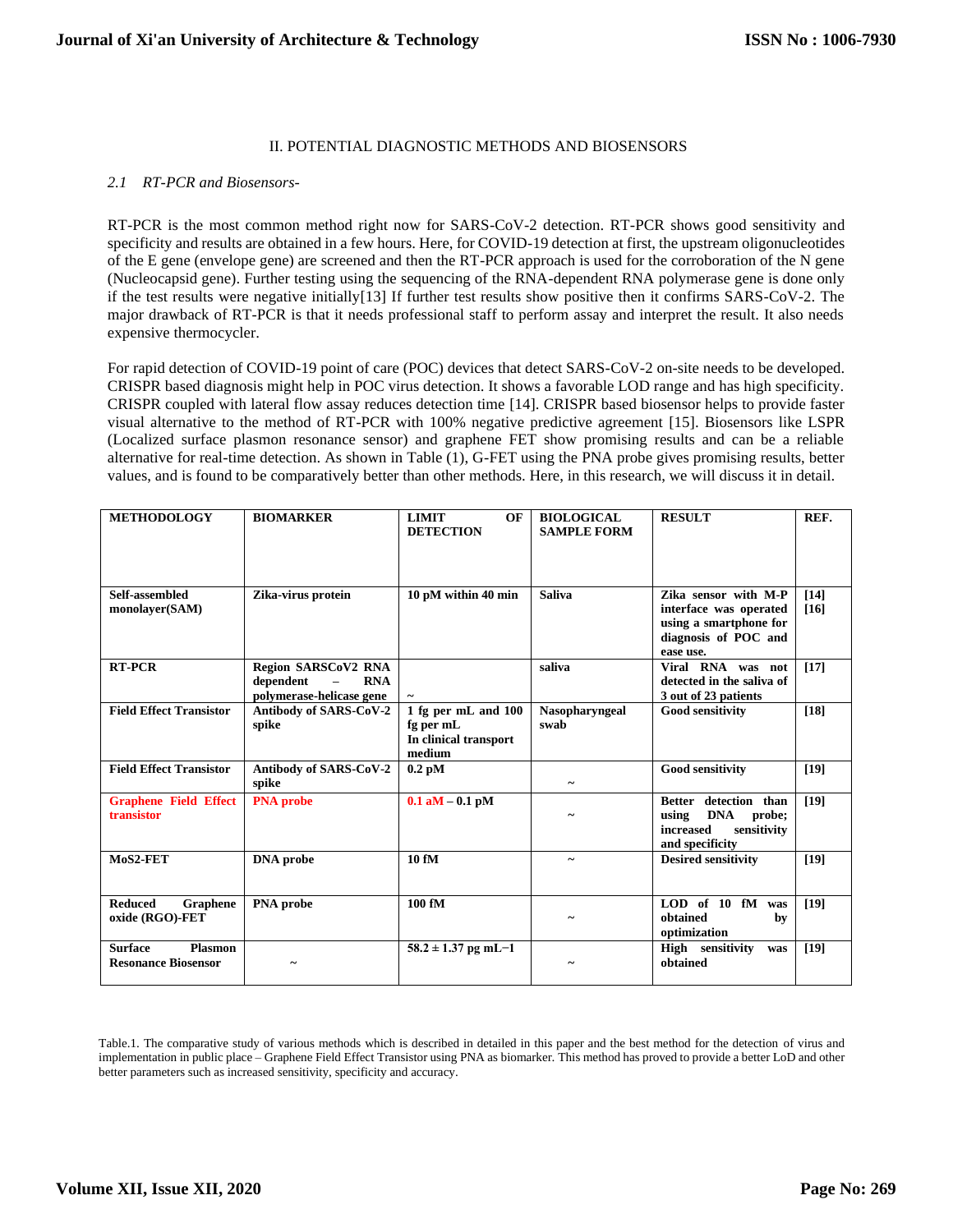

From [20] Fig.2. An illustration of the Biosensors for Covid-19 detection (2. A.) Clustered regularly interspaced short palindromic repeats- based RNA detection method. (2. B.) G-FET Biosensor and the process of Covid detection. (2. C.) FTO electrode biosensor with sensing area composed of AuNPs conjugated with nCovid-19 Ab. The conjugation can be done by physisorption or electrostatic bonding. (2.D.) Schematic diagram of Surface Plasmon Resonance biosensor. (2.E.) Gold nano-islands with complementary DNA ligands of thiol group.

In hospitals, samples are obtained from nasopharyngeal, oropharyngeal swab, or sputum. The collected sample tested using a diagnostic tool known as RT-PCR. RT-PCR is also known as a Reverse transcription-polymerase chain reaction that combines reverse transcription of the RNA into DNA, one such method routinely used for the detection of COVID-19.

Avidin and biotin molecules are molecules which exhibits most strongest and specific non-covalent interaction. Combining graphene with avidin-biotin gave a sensitivity of 0.37 pM [21]. Graphene has many outstanding features where electrical conductivity stands out. These properties make graphene field effect transistor an efficient diagnostic method.

# *2.2. CSAb modified G-FET and Biomarkers-*

Through further research we find that these graphene FET modified with CSAb has higher affinity due to which they have better sensitivity to this antibody. This particular sensor showed an LOD of 0.2Pm. Although it is cost-effective, user-friendly, it does not help in the reduction of chance of virus transmission while diagnosing [18].

Biomarkers are biomolecules which are naturally occurring, specific to a particular disease. A protein-based biomarker is mostly used as it easier to isolate when compared with a nucleic acid or cell-based biomarker. Serum amyloid A, Serum ferritin, IL-1 beta, IL-6, and IL-10 are some of the COVID-19 biomarkers. With the help of integrating biomarker-based biosensor with microfluidics system, the sample amount is restricted from the chance of virus transmission.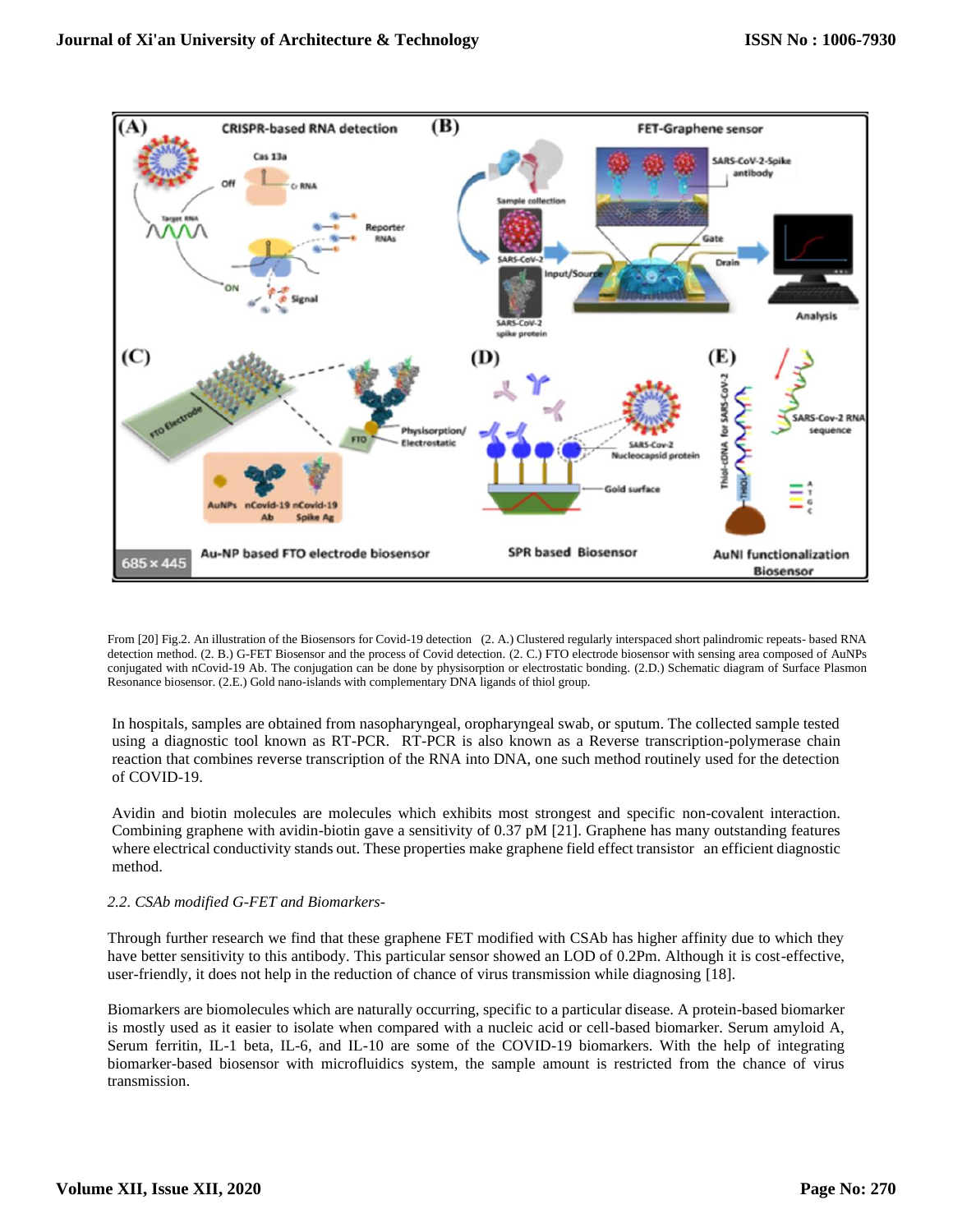## *2.3. G-FET using PNA probe-*

The two-dimensional carbon material Graphene with single-atom thickness has wide-ranging physical and chemical properties like high specific surface area, high transparency, high electron mobility, and its ability to easily combine with various biomolecules via a pi – pi bond. These characteristics are mainly responsible for Graphene's unique role in the field of biosensors. Even though DNA probe-based biosensors are used to detect a range of analytes, they are seen to have created many problems such as electrical noise in the background, relatively poor specificity, and long hybridization time. It's mostly because of DNA molecules which are charged particles. This limitation can be overcome to an extent by graphene field-effect transistor (G-FET) using PNA (peptide nucleic acid) probes [22]. Peptic Nucleic Acid (PNA) is a non-charged DNA variant and the backbone is formed of a neutral amide bond. PNA can hence improve the specificity of the hybridization system and decrease the detection time.

Graphene is used as the conduction channel in Graphene Field Effect Transistor. The PNA probe is immobilized on the graphene surface using 1-pyrene butanoic acid succinimidyl (PBASE) which is an ester and it is used as a linker which helps in selective detection of RNA.

COVID-19 is a recently becoming apparent and prominent human infectious disease caused from severe acute respiratory syndrome(SARS).FET-based biosensing device detects COVID-19 with samples. The sensor is coated with graphene sheets with antibody protein. FET device identify COVID-19 spike at 100 fg/mL clinical transport medium. Evaluation of the performance is done by cultured virus, antigen protein, and nasopharyngeal swab specimens. FET device also identify COVID-19 spike at concentrations of the 1fg/ml in phosphate-buffered saline [23]. This device is a highly sensitive immunological diagnostic method for SARS-CoV-2.

## *2.4 Plasmonic Biosensor-*

A dual functional plasmonic biosensor joined with (LSPR) localized surface plasmon resonance, and plasmonic photothermal effect sensing transduction would provide an optimized alternating and sound output to RT-PCR. The 2D gold nanoislands functionalized with complementary DNA receptors can detect selected sequences from severe acute respiratory syndrome through nucleic acid hybridization. The thermoplastic heat is generated on the same AuNIs chip when light up at their plasmonic resonance frequency for their better sensing outputs. [24] MERS-CoV was determined using an immunosensor on a carbon nanoparticles array mmodified with gold nanoparticles by using recombinant spike (S1) protein as the biomarker. This single step, sensitive and accurate method produced a detection limit of 1.0 pg.mL−1 for MERS-CoV [25].

The dual-functional LSPR biosensor manifests a high sensitivity toward the selected COVID, allowing precise detection and lower detection of the specific target in a multigene mixture. Fig. 3 shows the diagram of Covid detection methods such as RT-PCR, Surface Plasmon Resonance, and G-FET and their corresponding output graphs.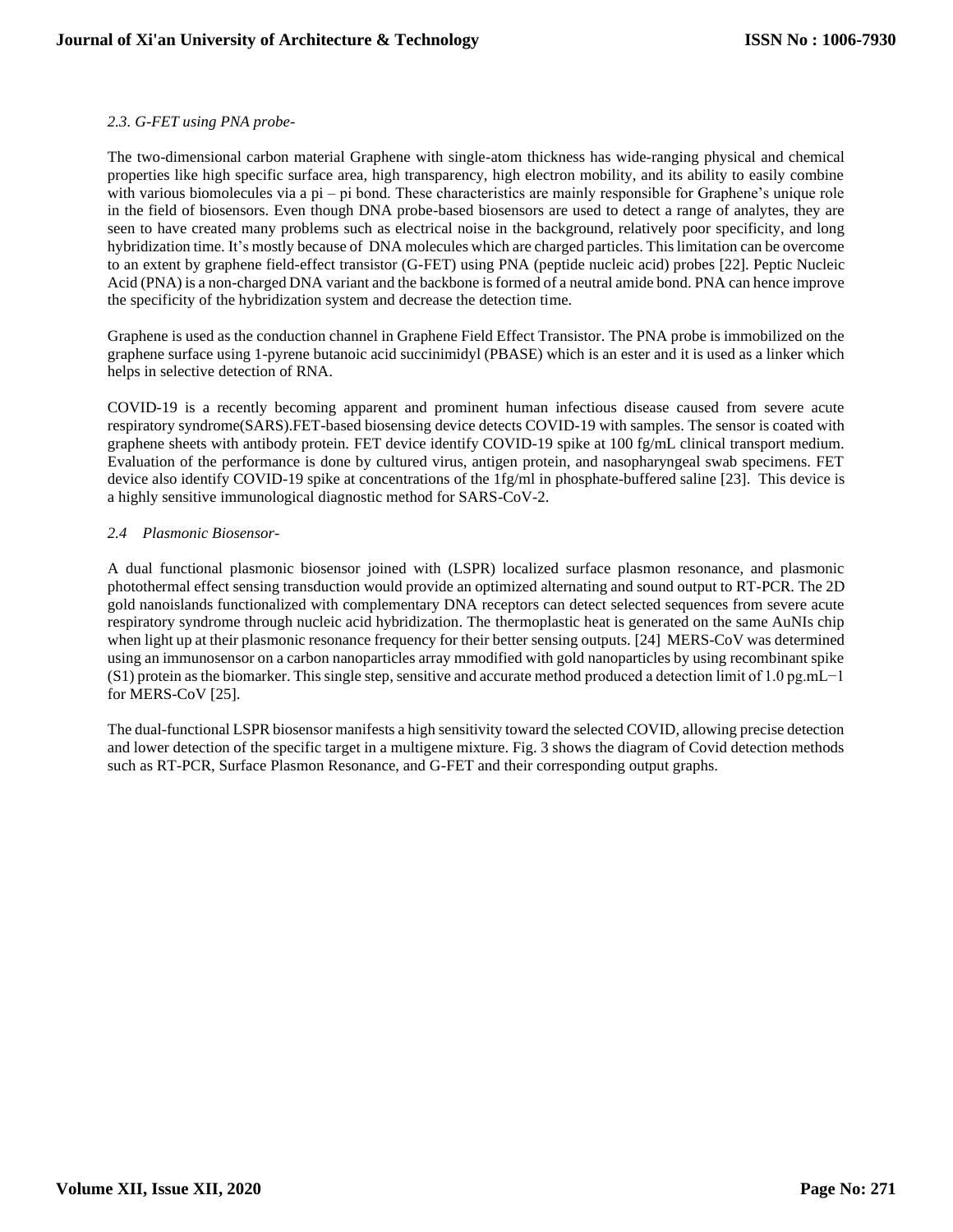

Fig.3. Diagrammatic illustration of the processes of A. Surface Plasmon Resonance Biosensor and it's concentration of sequences[22]; B. Reverse Transcriptase PCR [31] and C.Reduced Graphene Field Effect Transistor.[26] a. . Fabricated G-FET. b) Transfer characteristics of pristine DNAmodified G-FET biosensor (black) and after addition of NC-RNA (red) and FC-RNA (blue). [26]

As shown in Fig.3. which compares the various techniques like surface plasmon, RT-PCR, reduced graphene FET. The graph obtained in surface plasmon technique explains about a dual-functional plasmonic biosensor combined with the plasmonic photothermal (PPT) effect and localized surface plasmon resonance (LSPR) sensing transduction. The LSPR provides an alternative and promising solution for the diagnosis of clinical COVID-19.

In RT-PCR the specimen is taken from the nose or throat of individual. The extracted DNA is transcribed into complementary DNA (cDNA). After the primers have bound to the DNA, they give a starting phase to the DNA polymerase to help duplicate it. DNA polymerase at that point debases the bound probe which brings about an increased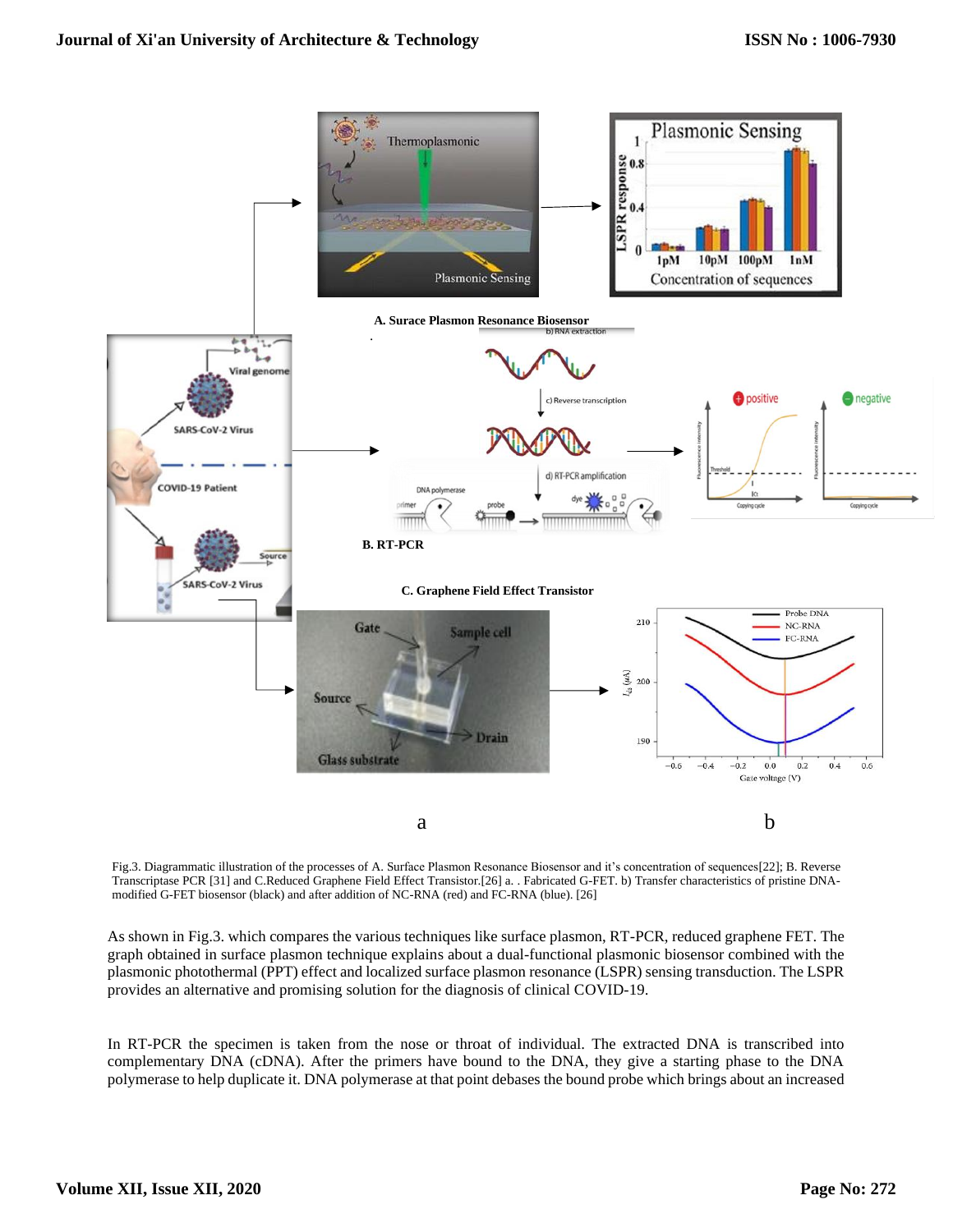fluorescence signal. The fluorescence increments as duplicates of the infection DNA are made[27]. On the off chance that the fluorescence level crosses certain limit, the test is positive.

Reduced graphene oxide–based FET (rGO-FET) utilized for HPV-16 E7 detecting. XPS spectra of GO-FET previously (top) and after (base) decrease, by treating the GO layer for 4 h with hydrazine followed by warm tempering.

## *2.5 RT-LAMP for SARS-CoV-2 Detection-*

Several studies demonstrate the potential of RT-LAMP (reverse transcription loop mediated isothermal amplification) to replace RT-PCR. Here dry swab is collected as sample and to maximise the target nucleic acid, magnetic bead capture is used. Subsequently RT-LAMP is used to amplify and detect SARS-CoV-2 genome by targeting the *ORFlab*  gene alone. In real life clinical setting beside standard methods a RT-LAMP can produce results in under 30 min. Moreover, during large scale testing cost is a significant issue and LAMP instrument is cheaper than PCR machine. RT-LAMP method proves to be fast and is equivalent to RT-PCR and has the potential to be point of care device for COVID-19 detection [28].

## *2.6 SARS-CoV-2 Detection using Functionalized TiO<sup>2</sup> Nanotube based Electrochemical Sensor-*

SARS-CoV-2 can be rapidly detected with the help of cobalt functionalized  $TiO<sub>2</sub>$  nanotubes (Co-TNTs) based electrochemical sensor. This sensor detects SARS-CoV-2 by sensing the spike receptor binding domain (S-RBD) present on the surface of the virus. Electrochemical biosensors sense biomolecules by detecting biomarkers with great accuracy, high sensitivity and specificity. For TNT synthesis a one-step electrochemical anodization route is used which is simple and cost-effective. An incipient wetting method is used to carry out Co functionalization of TNTs platform. Co-TNTs based electrochemical sensor can detect SARS-CoV-2 even at very low concentration of 14-1400 nM and also gives a linear response in the detection of S-RBD protein of SARS-CoV-2 over the concentration range. This sensor can detect S-RBD protein of SARS-CoV-2 in approximately 30s and has the potential to be used as a point of care device for COVID-19 diagnosis. [29]

#### III. METHODOLOGY

# *3.1 G-FET fabrication-*

Low pressure chemical vapor deposition on a 50 $\mu$ m thick Copper foil is used for the synthesis of Graphene film. Firstly, acetone, alcohol and DI water is used in sequence for 20 min at room temperature to clean the copper foil which is then dried using nitrogen. As copper foils with larger grain size produce higher quality graphene films therefore the copper foil is annealed for 15 min at  $1050^{\circ}$ C under 30 sccm of hydrogen to enlarge the size of copper crystals before the actual growth of graphene. [22] For graphene growth, CH4 is used as a source of carbon. After the annealing process, the quartz reactor is injected with 15 sccm of CH<sup>4</sup> for graphene growth for 10 minutes and during this process the flow rate of H<sub>2</sub> is unaltered.

After the completion of growth process, the quartz reactor is exposed to air directly to cool down the samples to room temperature at a rate of  $100-200^{\circ}$ C/min. The graphene film is now transferred to a glass substrate with patterned ITO electrodes for G-FET fabrication. Now, with a thin layer of poly methyl methacrylate (PMMA) the as-grown graphene on copper is spin-coated. To make the PMMA tightly adhere to the graphene surface the PMMA/Graphene/Cu is baked at  $150\textdegree$ C for 30 min after the PMMA coating. Afterwards, using a 1 M FeCl<sub>3</sub> solution the underlying copper substrate is etched away to obtain PMMA/Graphene film.

Before transferring onto the glass substrate with the patterned ITO electrodes, the obtained PMMA/Graphene film is cleaned with DI water. To remove the moisture on the transferred PMMA/Graphene/glass substrate, it is then baked at 180<sup>o</sup>C for 30 minutes. [22] At last, PMMA is removed by immersing the PMMA/Graphene/glass substrate in acetone, ethanol and DI water. A sample cell is added onto the graphene/glass substrate for sample detection and a reference electrode like Ag/AgCl electrode is used to provide gate voltage. The graphene surface can also be chemically functionalized using PBASE as it is an efficient interface coupling agent used as a probe linker [23].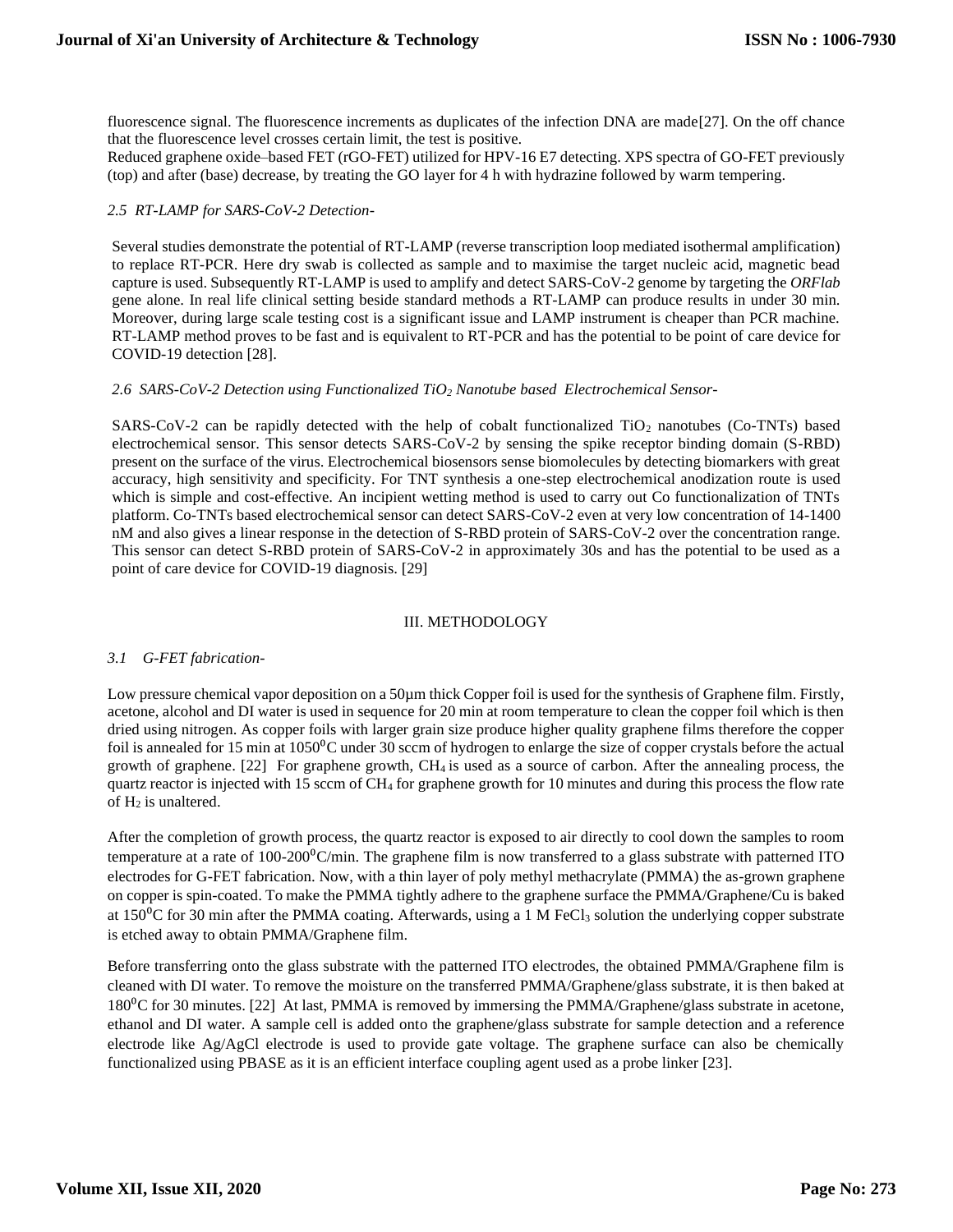## *3.2 Antigen Selection and Antibody Validation-*

The four structural protein encoded in SARS-CoV-2 are: spike, matrix, envelope and nucleocapsid. Of all the four structural protein, spike protein is a vital transmembrane protein and is highly immunogenic. It also displays amino acid sequence diversity among coronaviruses. Because of all these reasons SARS-CoV-2 spike antibody is used as a receptor to detect the virus. Enzyme Linked Immunosorbent Assay (ELISA) is used to verify the performance of the antibody before immobilizing SARS-CoV-2 spike antibody onto the graphene field effect transistor. [23]

## *3.3 Preparation of G-FET Biosensor-*

Electrical measurement is done to evaluate the presence of SARS-CoV-2 spike antibody. Current-Voltage (I-V) curves of the graphene device prior to and following attachment of antibody is shown in Fig (3C) and the differences in slope display the successful introduction of SARS-CoV-2 spike antibody. Aqueous solution gated FET as shown in Fig (3A) can detect SARS-CoV-2. The detection is based on the changes in surface potential and the equivalent effects on the electrical response. [23]

The transfer curves of G-FET after each modification process is shown in Fig (3D). Because of p-doping effect of pyrene group a positive shift is observed after PBASE functionalization. But, a n-doping effect is exerted on graphene after the immobilization of antibody and the negative shift of transfer curve indicates this effect and the output of G-FET sensor as a function of gate voltage  $(V_g)$  is represented in Fig (3B). This linear I-V curve shows that the FET sensor gives a good electrical signal for the detection of target analytes like SARS-CoV-2 antigen protein.

Therefore, G-FET sensor is highly sensitive for SARS-CoV-2 spike antigen protein [23] [30]. G-FET also show high specificity for SARS-CoV-2 spike antigen protein and when tested with MERS-CoV spike protein did not show any response [23].



From [23] Fig. 4. (A) Schematic diagram of COVID FET sensor using antibody conjugated Graphene. 4. (B) Current - Voltage output curves with gating voltage ranging between 0 V to −1.5 V. 4. (C) I-V characteristics of G-FET in functionalizing process for the revising antibody. 4. (D) Transfer curves during antibody conjugation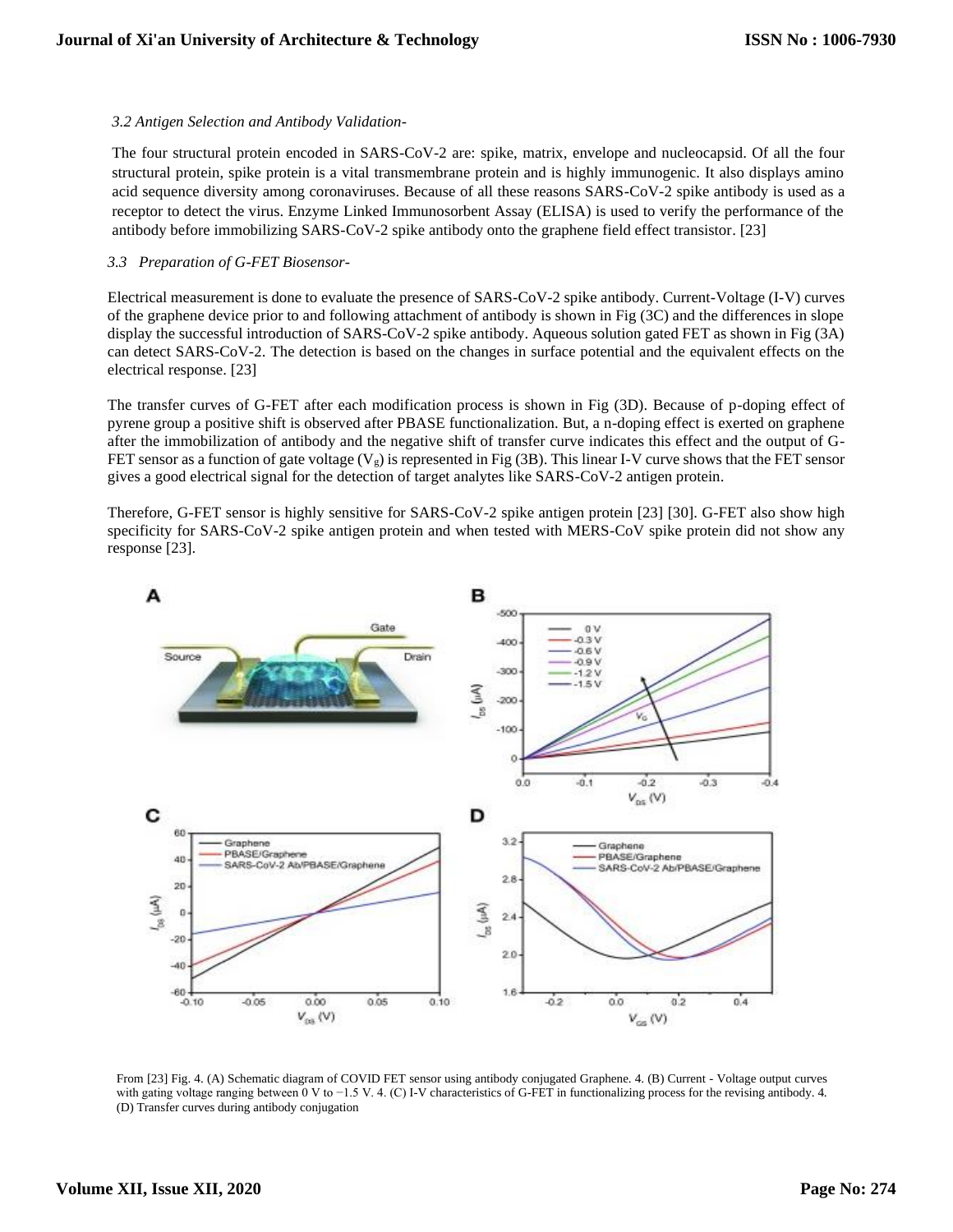#### *3.4 Process of Detection of SARS-CoV-2 using G-FET-*

Firstly, the sample is obtained from the patient which is then placed on G-FET based biosensor. For the particular detection of targets, the gate surface of field effect transistor (FET) is supplemented with a layer of biomolecules. To distinguish SARS-CoV-2 spike protein S1, the gate surface is adorned with SARS-CoV-2 spike S1 subunit protein (CSAb) antibody. The S1 protein holds a minute positive charge. After the attachment of S1 protein with CSAb receptors on the graphene surface a change in the conductance/resistance of G-FET is observed. This is considered as the basis of detection of COVID-19 using graphene-FET [18]. The change in conductance/resistance of G-FET indicates the presence of virus.



Fig.5. Schematic diagram of operation procedure of Covid-19 FET biosensor. A. Collection of swab specimen. B. Conjugation of SARS-CoV-2 spike antibody onto the graphene sheet via the probe linker, 1-pyrenebutyric acid N-hydroxysuccinimide ester. C.Electrical characterization of pristine, modified PBASE and Covid-19 spike antibody-immobilized graphene and measurement of transfer curves. [23]

Fig (5) demonstrates the process of detecting COVID-19 Causative Virus (SARS-CoV-2) with the help of Graphene field effect transistor-based biosensor. The sample is obtained which is then placed on Graphene Field Effect Transistor. After the functionalization of PBASE which is an efficient interface coupling agent used as a probe linker, noticeable positive shift was observed due to the positive doping effect of pyrene. Whereas the transfer curve shifted negatively which clearly shows that the positive charge of the antibody exerted negative doping effect on graphene after the antibody was immobilized. The graphene-field effect transistor with a limit of detection of 0.1aM-0.1pM helps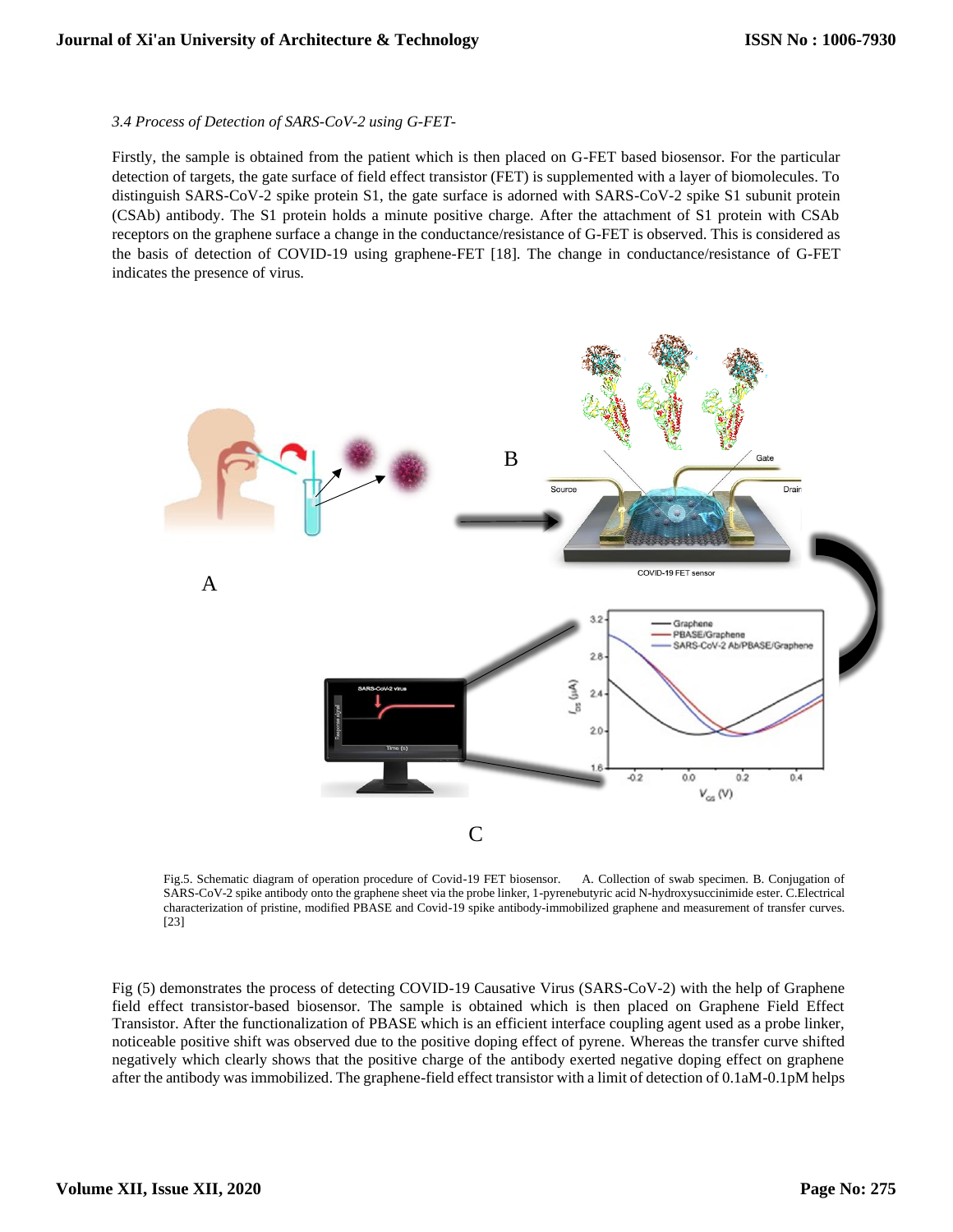in the detection of SARS-CoV-2 antigen protein. At the end, we obtain the result – presence of virus indicates positive while absence indicates negative.

#### IV. RESULTS AND DISCUSSION

So far more than 1 million deaths have been reported worldwide and till date no vaccine with an efficacy rate of 100% has been found. The only way to cut short the viral transmission of COVID-19 is through the development of point of care device. Diagnostic methods like RT-PCR can detect the presence of SARS-CoV-2 successfully but is time consuming and can only be operated by a professional. This is where point of care devices comes into play. POC devices are not time consuming and does not require the presence of a trained professional.

Out of all the potential POC devices mentioned in this paper G-FET has a favourable LOD range (0.1aM - 0.1pM). TiO<sup>2</sup> Nanotube based Electrochemical Sensor detects SARS-CoV-2 in under 30s but G-FET has a better LOD range. G-FET using PNA probes outperforms G-FET using DNA probes as DNA probe-based biosensors created many problems such as electrical noise in the background, relatively poor specificity, and long hybridization time. PNA probe-based biosensor improve the specificity of the hybridization system and decrease the detection time as PNA is a non-charged DNA variant and its backbone is formed of a neutral amide bond. Moreover, G-FET biosensor also shows high specificity and sensitivity for SARS-CoV-2 spike protein compared to other biosensors.

#### V. CONCLUSION

During the COVID-19 pandemic, there is a need for point of care devices to cut-short the viral transmission. Based on our research G-FET proves to be the best point of care (POC) device as it has a better LOD range when compared to other POC devices. Moreover, this sensor shows no cross reactivity with MERS-CoV and is therefore highly specific and also exhibits high sensitivity for SARS-CoV-2 spike protein. Therefore, G-FET provides a rapid and highly responsive detection of SARS-CoV-2 virus. Furthermore, this method can also be handed down for the detection or diagnosis of other future viral diseases.

#### **REFERENCES**

- [1] R. Lu *et al.*, "Genomic characterisation and epidemiology of 2019 novel coronavirus: implications for virus origins and receptor binding," *Lancet*, vol. 395, no. 10224, pp. 565–574, 2020, doi: 10.1016/S0140-6736(20)30251-8.
- [2] C. Zheng *et al.*, "International Journal of Infectious Diseases Risk-adapted Treatment Strategy For COVID-19 Patients Anhui Medical team members of National aid to prevent and treat novel coronavirus pneumonia in Wuhan," *Int. J. Infect. Dis.*, vol. 94, pp. 74–77, 2020, doi: 10.1016/j.ijid.2020.03.047.
- [3] K. Al Huraimel, M. Alhosani, S. Kunhabdulla, and M. H. Stietiya, "SARS-CoV-2 in the environment: Modes of transmission, early detection and potential role of pollutions," *Sci. Total Environ.*, vol. 744, p. 140946, 2020, doi: 10.1016/j.scitotenv.2020.140946.
- [4] M. Johnson, "Wuhan 2019 Novel Coronavirus 2019-nCoV," *Mater. Methods*, vol. 10, no. JANUARY, pp. 1–5, 2020, doi: 10.13070/mm.en.10.2867.
- [5] A. Best Rocha *et al.*, "Detection of SARS-CoV-2 in formalin-fixed paraffin-embedded tissue sections using commercially available reagents," *Lab. Investig.*, vol. 100, no. 11, pp. 1485–1489, 2020, doi: 10.1038/s41374-020-0464-x.
- [6] P. Pokhrel, C. Hu, and H. Mao, "Detecting the Coronavirus ( COVID-19 ) Detecting the Coronavirus ( COVID-19 )," 2020, doi: 10.1021/acssensors.0c01153.
- [7] N. Bhalla, Y. Pan, Z. Yang, and A. F. Payam, "Opportunities and Challenges for Biosensors and Nanoscale Analytical Tools for Pandemics: COVID-19," *ACS Nano*, vol. 14, no. 7, pp. 7783–7807, 2020, doi: 10.1021/acsnano.0c04421.
- [8] J. L. Wu *et al.*, "Four point-of-care lateral flow immunoassays for diagnosis of COVID-19 and for assessing dynamics of antibody responses to SARS-CoV-2," *J. Infect.*, vol. 81, no. 3, pp. 435–442, 2020, doi: 10.1016/j.jinf.2020.06.023.
- [9] C. Tymm, J. Zhou, A. Tadimety, A. Burklund, and J. X. J. Zhang, "Scalable COVID-19 Detection Enabled by Lab-on-Chip Biosensors," *Cell. Mol. Bioeng.*, vol. 13, no. 4, pp. 313–329, 2020, doi: 10.1007/s12195-020-00642-z.
- [10] M. Z. H. Khan, M. R. Hasan, S. I. Hossain, M. S. Ahommed, and M. Daizy, "Ultrasensitive detection of pathogenic viruses with electrochemical biosensor: State of the art," *Biosens. Bioelectron.*, vol. 166, no. July, p. 112431, 2020, doi: 10.1016/j.bios.2020.112431.
- [11] D. Murugan, H. Bhatia, V. V. R. Sai, and J. Satija, "P-FAB: A Fiber-Optic Biosensor Device for Rapid Detection of COVID-19," *Trans. Indian Natl. Acad. Eng.*, vol. 5, no. 2, pp. 211–215, 2020, doi: 10.1007/s41403-020-00122-w.